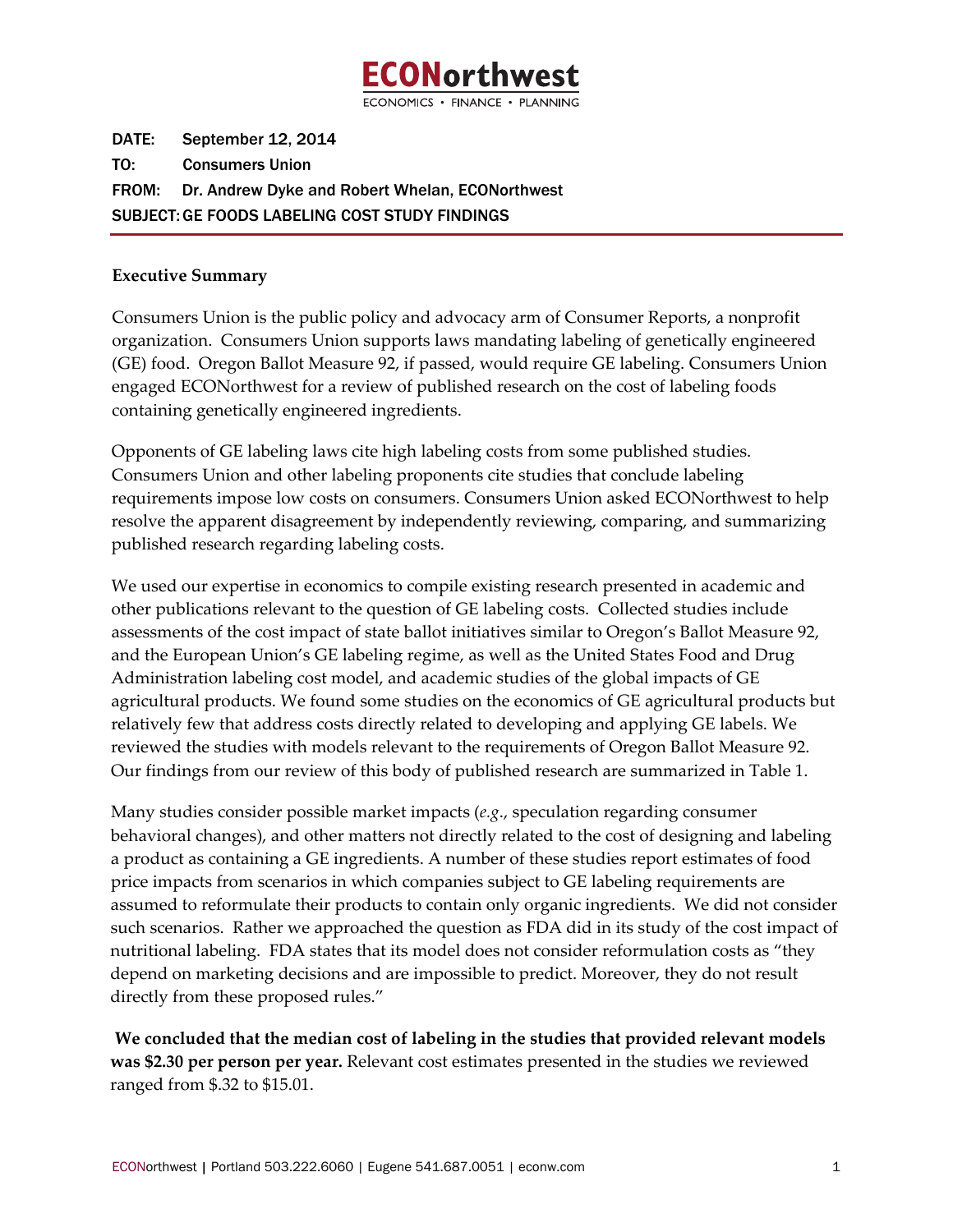Our review focuses on GE labeling costs incurred by the producers and retailers. These costs do not necessarily translate directly into increases in the prices consumers pay for food products, as competitive forces may prohibit retailers from fully passing on some or all incremental GE labeling costs to consumers.

# 1 Findings

This literature review first provides an overview of the economics of food labeling and then a summary of original research on the cost of labeling initiatives. We follow this section with summaries of reports that cite the findings of other labeling cost analyses, but do not conduct their own cost analysis. We conclude our findings section with summaries of additional research we reviewed that did not directly address labeling costs.

[Table](#page-1-0) 1 summarizes the labeling cost findings presented in the research. For those studies that did not provide a per capita expense, ECONorthwest used population data to determine the per capita expense. ECONorthwest then used the U.S. Bureau of Labor Statistics inflation calculator to convert current dollars into to 2014 \$. For studies reporting relevant low and high costs of implementation, we have calculated midpoint costs in the summary table below. In 2014 \$, the studies presented in this report provide a per capita expenses as low as \$0.32 per up to \$15.01. The median value is \$2.30. While some studies projected that costs would continue for up to 20 years, others projected only one‐time costs. The values in the table below reflect costs during the first year of implementation or, in some cases total one-time costs potentially spread across the relevant compliance period.

| Study (author last name,  | \$ per State or |                                                                         | Population    | Per capita cost | Per capita cost |
|---------------------------|-----------------|-------------------------------------------------------------------------|---------------|-----------------|-----------------|
| vear)                     | Country         | Unit                                                                    | (study year)  | (study year \$) | $(2014$ \$)     |
| Lesser and Lynch, 2014    |                 | \$6,300,000 2014 \$, New York State, annual cost                        | 19.600.000    | \$0.32          | \$0.32          |
| Sheperd-Bailey, 2012      |                 | 4,831,300* 2012 \$, California, one-time implementation cost            | 38.041.430**  | 1.27            | 1.32            |
| Sheperd-Bailey, 2013      |                 | 15,337,000* 2013 \$, Washington, one-time implementation cost           | $6.971.406**$ | 2.20            | 2.25            |
| Northbridge, 2012         |                 | 550,000,000 2012 \$, California, one-time implementation cost, midpoint | 38.041.430**  | 14.46           | 15.01           |
| Federal Register, 1991    |                 | 950,000,000 1991 \$, U.S., one-time implementation cost, midpoint       | 252.030.000** | 3.77            | 6.59            |
| Jaeger, 2002 (NERA, 2001) |                 | 168,000,000 2002 \$, U.K., annualized 20-year cost, Option C            | 59.500.000*   | 1.77            | 2.34            |

<span id="page-1-0"></span>

\*ECONorthwest estimate based on data reported from studies and U.S. Census Bureau data.

\*\*U.S. Census Bureau population estimate for study year.

# 1.1 Ballot Measure 92

The primary issues relevant to GE labeling, as mandated by Ballot Measure 92, include the following:

**Label and placard design.** Ballot Measure 92 requires new labels for packaged food containing GE ingredients and in‐store labeling of GE‐containing raw foods. Food producers would be responsible for the cost of packaged food labels, while food retailers would be responsible for placard costs. The cost of label design is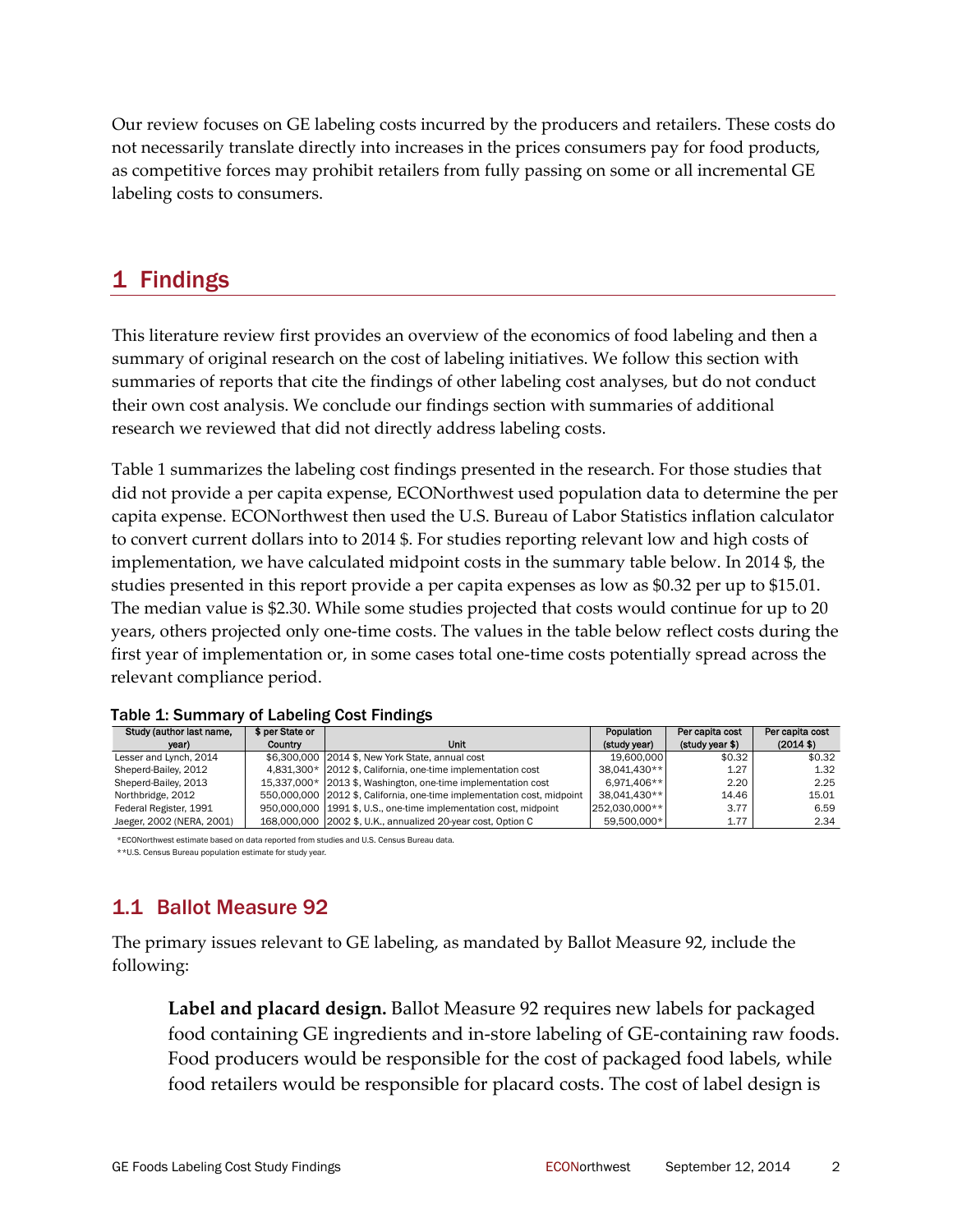largely a product of the compliance period, a factor we describe in greater detail in [1.2](#page-2-0).

**GE content threshold.** Ballot Measure 92 requires labeling for products containing at least 0.9 percent GE ingredients by weight, similar to the threshold currently enforced in the European Union.

**Number of stock‐keeping units (SKUs) affected.** A stock‐keeping unit is a product defined by its brand, size, and other attributes for which it has a unique identifying number or bar code used by scanners in supermarkets, for example. Organic foods and foods for which GE ingredients account for less than 0.9 percent of the productʹs weight would not require new labels under Ballot Measure 92. Also, there would be no new labels on categories of foods (SKUs) for which there are no GE ingredients on the market, such as wheat products, rice products and almost all whole fruits and vegetables.

## 1.2 The Economics of Food Labeling

<span id="page-2-0"></span>Much of the relevant published research cites the food labeling cost model developed by the Food and Drug Administration (FDA) and the Research Triangle Institute. We begin our literature review with a summary of that model, as reported in the following document, which also provides an overview of the economics of food labeling more generally.

• *Muth, M.K., Ball, M.J., Coglaiti, M.C., & Karns, S.A. 2012. Model to estimate costs of using labeling as a risk reduction strategy for consumer products regulated by the Food and Drug Administration. Contract No. GS‐10F‐0097L, Task Order 5. Revised final report: Prepared for U.S. Food and Drug Administration, Center for Food Safety and Applied Nutrition. Research Triangle Park, NC: RTI International.*

Research Triangle Institute (RTI) worked with the FDA to develop the FDA labeling cost model. The model provides estimates of the cost of regulatory labeling changes that impact retail consumer products. Most studies examining GE labeling use the model. The most recent model update occurred in 2012, and is the subject of the RTI report by Muth, Ball, Coglati, and Karns.

The 2012 model takes into account labeling costs at three levels: the universal product code ("UPC" barcode), the product, and the sales unit. These costs occur one‐time and will not increase the ongoing production cost, unless a package insert or other product addition is required by the regulation.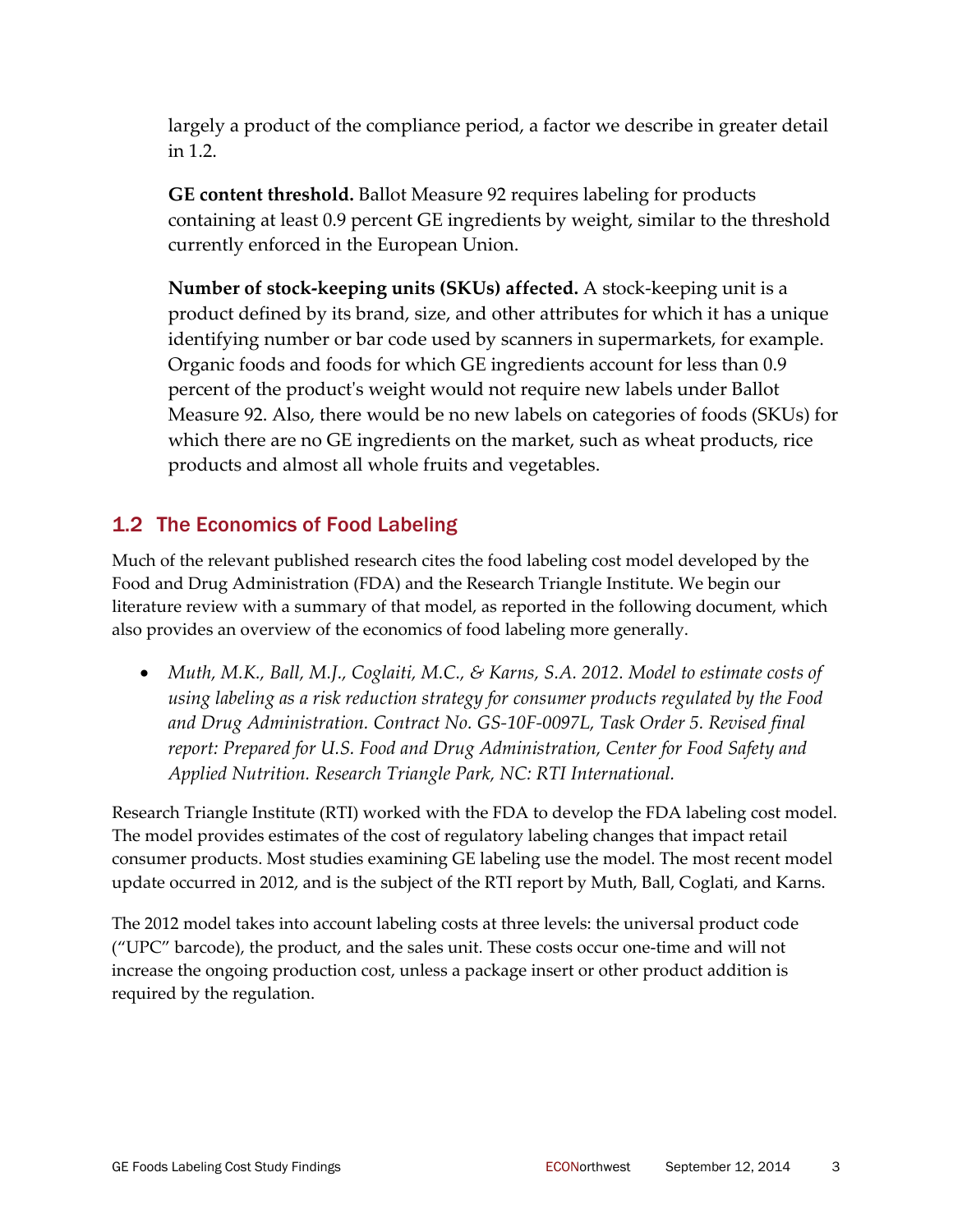The first cost defined is the "**per UPC (or SKU) cost"** for labor and materials associated with administrative activities, graphic design, prepress and printing, and recordkeeping. Not all products impacted by a regulatory change incur 100 percent of these costs. Manufacturers often update labels for non-regulatory reasons. Therefore, with a sufficiently long compliance period, food producers can incorporate label changes required by regulation at "minimal additional cost."[1](#page-3-0) The model reports an average UPC/SKU cost for all products, as opposed to just relabeled products.

The second cost segment is the "**per product cost"** for analytical testing and market testing costs. This segment does not take into account product reformulation, which is not a direct cost of labeling regulation. The FDA states, "in many cases, reformulation would not be a likely response to the regulatory requirements."[2](#page-3-1)

The final cost segment is the "**per sales unit cost**" of discarded inventory (*e.g.,* disposing of products with old labels), as well as the production and application of stickers to existing labeled products. The authors from RTI found that this cost depends almost entirely on the length of the compliance period; if a producer has enough time to make label changes, then it can do so as inventory turns over.[3](#page-3-2)

The compliance period can impact labeling costs at the UPC and product level. For compliance periods of one‐year or less, producers will not be able to coordinate regulated label changes with previously scheduled label changes, and will incur 100 percent of the per UPC cost described here. As modeled, the cost decreases incrementally until 42 months, at which point, the Model assumes that food producers could coordinate label changes required by regulation with regularly scheduled labeling activities.<sup>[4](#page-3-3)</sup>

For compliance periods of 15 months or less, the Model assumes a 40 percent increase for both the UPC‐ and product‐related labeling costs. This factor reflects the overtime and rush charges for completing labeling activities on a faster schedule, as well as the cost of applying stickers to existing labels when there is insufficient time to print new labels.<sup>[5](#page-3-4)</sup>

### 1.3 Original Research

The sources reviewed in this section provide an analysis of labeling costs. All of these analyses estimate the potential GE product labeling costs. The first is from the University of Québec:

<span id="page-3-0"></span><sup>1</sup> Muth, Ball, Coglaiti, and Karns, 2012, 3‐1.

<span id="page-3-1"></span><sup>2</sup> *Ibid,* 3‐2.

<span id="page-3-2"></span><sup>3</sup> *Ibid*, 3‐2.

<span id="page-3-3"></span><sup>4</sup> *Ibid*, 3‐8.

<span id="page-3-4"></span><sup>5</sup> *Ibid*, 4‐38.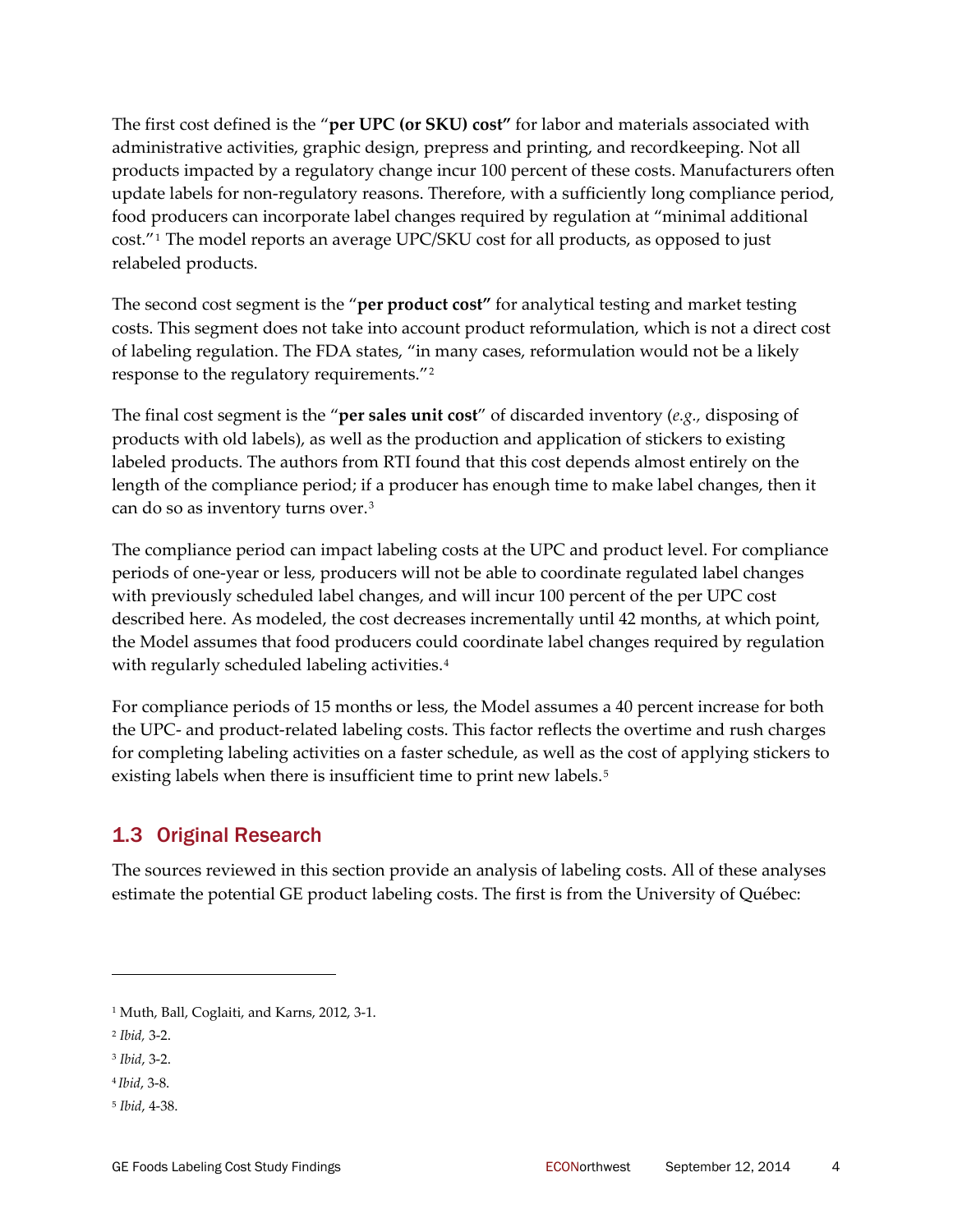• *Cloutier, M. 2006. Etude Economique sur les Coûts Relatifs à l'Etiquetage Obligatoire des Filières Génétiquement Modifiées (GM) versus non–GM au Niveau Québécois. Economic survey on the costs relating to mandatory labelling of the genetically modified (GM) versus non–GM at the Quebec level. Prepared for the Ministère de l'Agriculture des Pêcheries et de l'Alimentation du Québec. University of Québec in Montréal, Department of Management and Technology.*

This study considers the potential costs associated with the introduction of a mandatory labeling policy for GE foods in Quebec. The labeling policy stipulated a GE labeling threshold of 0.05 percent, lower than the 0.9 percent threshold mandated by Ballot Measure 92. The policy did not pertain to animal feed, animal products, or to food sold at restaurants, similar to Ballot Measure 92.

The analysis estimates both the implementation (one-time) and ongoing (annual) costs for each sector involved in the production of corn and soy products. In addition to labeling costs, the study also assesses potential costs associated with reformulation and identity preservation.<sup>[6](#page-4-0)</sup> Since reformulation and identity preservation are not direct costs of labeling, we do not include those costs in this review.

The study reported total costs by production cost segment, but with limited supporting detail. The authors interviewed food producers and determined that the average cost of relabeling is between \$10,000 and \$15,000 (2006 Canadian dollars) per relabeled product*.[7](#page-4-1)*

• *Lesser, W. and Lynch, S. 2014. Costs of Labeling Genetically Modified Food Products in N.Y. State. Dyson School of Applied Economics and Management, Cornell University.* 

This study analyzes the potential total cost to households of the proposed GE labeling initiative in New York State. The analysis considers the costs associated with compliance, including a separate estimate for the cost of relabeling all affected products. Other costs considered include costs associated with reformulation of products using non‐GMO or organic ingredients and regulatory costs. The authors assume that producers and retailers would pass 100 percent of these expenses onto consumers. Since product reformulation (ingredient substitution) is not a cost of labeling, this review only reports on the estimate of labeling costs.

<span id="page-4-0"></span><sup>6</sup> Identity preservation refers to the process or system of maintaining the segregation and tracking the identities of products.

<span id="page-4-1"></span><sup>7</sup> It is important to note that this metric differs from the FDA model and studies based on that model, such as two by Shepherd-Bailey (2012 and no date), which look at the cost per product over *all* products.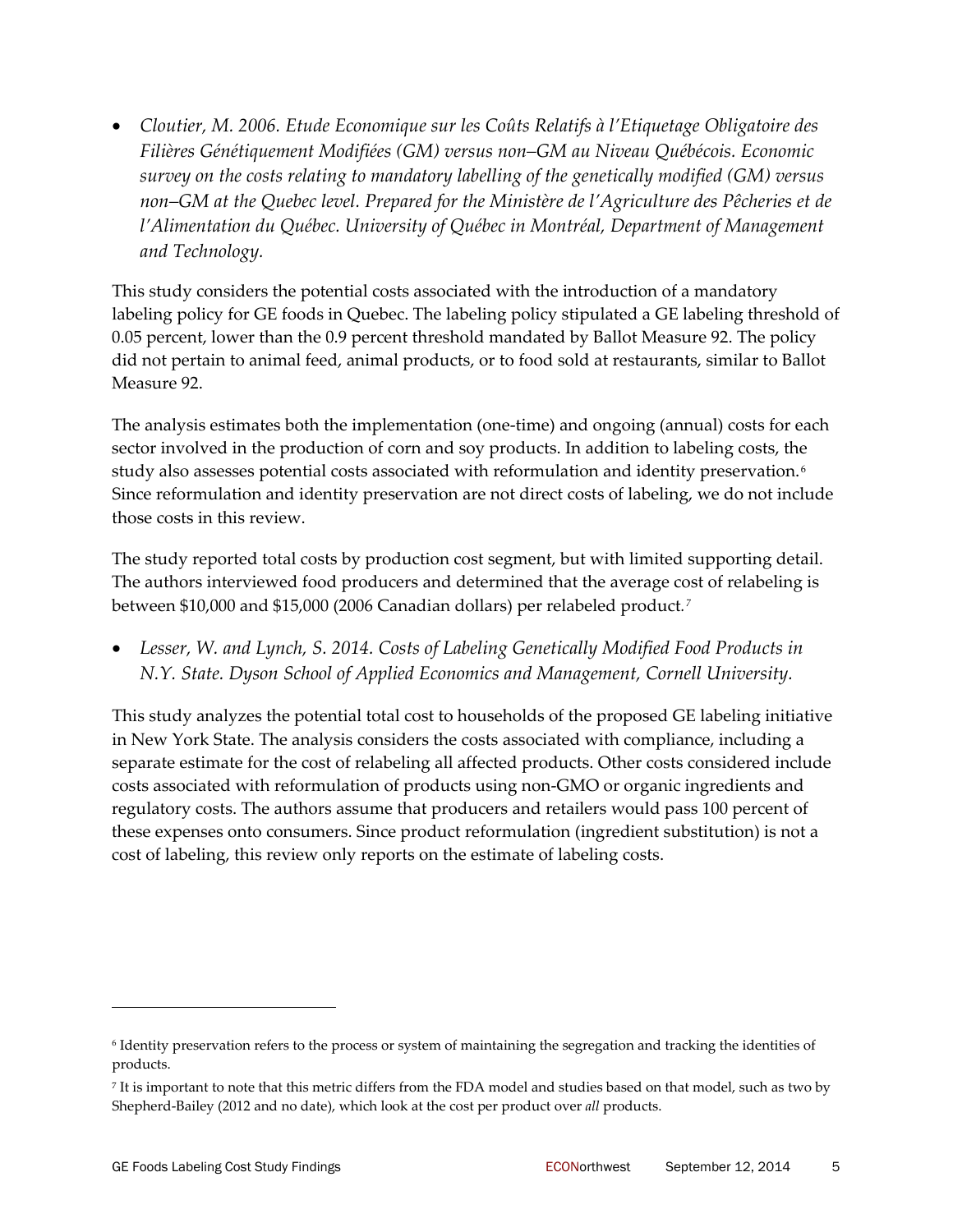The authors include three factors in estimating the cost of labeling GE products: the label design and the physical act of labeling, the cost of warehousing additional items, and the cost to supermarkets of stocking and tracking new products. Since the cost of warehousing and tracking new products is not part of the cost of labeling (as defined by the  $FDA<sup>8</sup>$  $FDA<sup>8</sup>$  $FDA<sup>8</sup>$ ), this review considers the cost of the labeling segment alone.

Lesser and Lynch concluded that the direct cost of labeling would be \$6.3 million statewide.<sup>[9](#page-5-1)</sup> Their research uses a Census population estimate of 19.6 million for New York State, equal to a per capita labeling cost of 32 cents a year.[10](#page-5-2)

• *ShepherdBailey, J. Ph.D., Emory University School of Law. 2012. Economic Assessment: Proposed California Right to Know Genetically Engineered Food Act. Prepared for the Alliance for Natural Health USA.* 

*ShepherdBailey, J. Ph.D., Emory University School of Law. 2013. Economic Assessment of Washington Initiative 522. Prepared for the Alliance for Natural Health USA.* 

In both economic assessments, Shepherd‐Bailey analyzed the potential labeling costs associated with GE labeling initiatives in California and Washington. Both studies use the same methodology to analyze:

- 1. The relabeling costs to food producers arising from the redesign of package labels,
- 2. The relabeling costs to food retailers attributable to the redesign of price display cards in grocery stores for non‐packed items (*e.g.*, GE produce), and
- 3. The extent to which producers pass these costs to the consumer.

### **Labeling costs to food producers**

Both Shepherd‐Bailey studies use the FDA labeling cost model, described previously, to estimate the one-time cost of changing a package label to comply with regulatory changes. The author concludes that relabeling expense to producers would be "trivial."[11](#page-5-3)

<span id="page-5-0"></span><sup>8</sup> Muth, Ball, Coglaiti, and Karns, 2012.

<span id="page-5-1"></span><sup>9</sup> Lesser and Lynch, 2014, no page.

<span id="page-5-2"></span><sup>10</sup> ECONorthwest divided Lesser and Lynch's \$6.3 total statewide labeling cost by Lesser and Lynch's state population figure of 19.6 million.

<span id="page-5-3"></span><sup>&</sup>lt;sup>11</sup> Shepherd-Bailey, 2012, 10.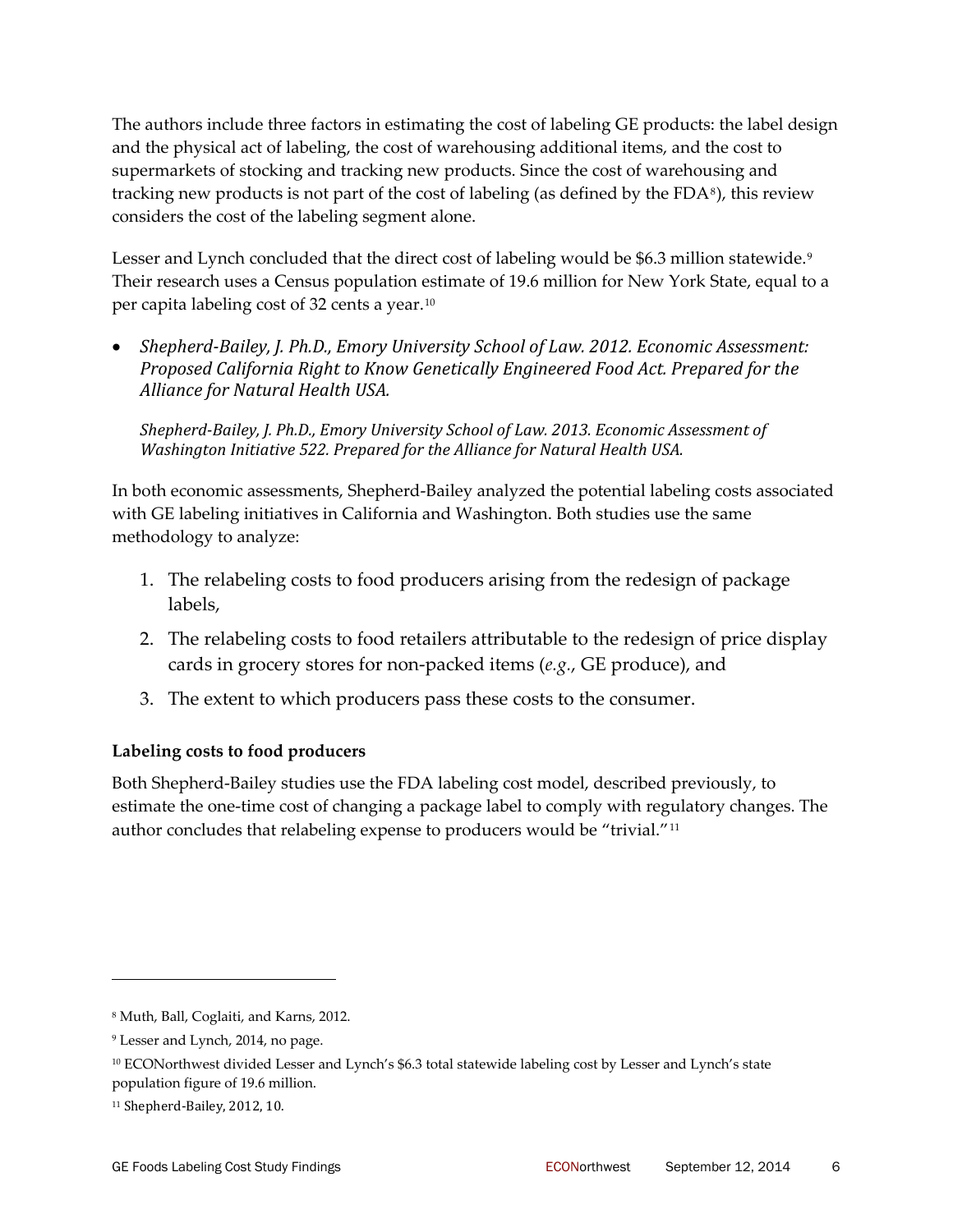Shepherd‐Bailey emphasizes the fact that the length of the compliance period is a significant factor in the cost to producers. Citing the FDA model, she notes that 75 percent of food products undergo at least one routine label change every 30 months.[12](#page-6-0) Therefore, Shepherd‐Bailey concludes food producers may incorporate mandated label changes into regularly scheduled label changes at "little additional cost."[13](#page-6-1)

Shepherd-Bailey, relying on the FDA model, concludes that, for a 20-month compliance period (as stipulated under both the Washington and California initiatives), the one‐time cost per product is \$1,104.43 (2012 \$) (the mid‐point between the one‐ and two‐year estimates provided by the FDA model).[14](#page-6-2) This figure is for *all* products, not only those that are relabeled.

### **Labeling expenses to food retailers**

Shepherd Bailey also calculates the cost to food retailers of placard redesign for GE products not separately packaged. Using a model developed by the FDA in 1998 to determine the placard costs associated with disclosing warnings for minimally‐processed juices, Dr. Shepherd‐Bailey estimates that produce item placards would cost up to \$2,820 (2012 \$) per store for all products.

### **Total labeling expense and the impact on consumer expenditures**

Using Consumer Expenditure Survey (CES) data from the U.S. Bureau of Labor Statistics, the author determined the potential impact on consumers of the GE labeling initiative, *if producers and retailers passed on 100 percent of the cost.* Applying the cost ratios discussed previously to CES data for California, the author finds that the California initiative would cause a one‐time increase in annual per capita food expenditures of \$1.27 (2012 \$). [15](#page-6-3) Using this same methodology, the author finds that the Washington initiative would cause a one‐time per capita increase of \$2.20 (2013 \$) in annual food expenditures.[16](#page-6-4)

Although the analyses determine that there are one‐time compliance costs to producers and retailers, the author sets forth reasons, with supporting empirical evidence, that these producers and retailers *would not* pass on this cost to consumers:

- The management and physical costs of making price adjustments are high relative to compliance costs,<sup>[17](#page-6-5)</sup>
- Relabeling costs are one-time expenses,  $18$

<u> 1989 - Johann Stein, marwolaethau a bh</u>

<span id="page-6-0"></span><sup>12</sup> *Ibid,* 13.

<span id="page-6-1"></span><sup>13</sup> *Ibid*, 13.

<span id="page-6-2"></span><sup>14</sup> *Ibid*, 13.

<span id="page-6-3"></span><sup>15</sup> Shepherd‐Bailey, 2012, 4.

<span id="page-6-4"></span><sup>16</sup> Shepherd-Bailey, no date, 4.

<span id="page-6-5"></span><sup>17</sup> *Ibid,* 3.

<span id="page-6-6"></span><sup>18</sup> *Ibid*, 4.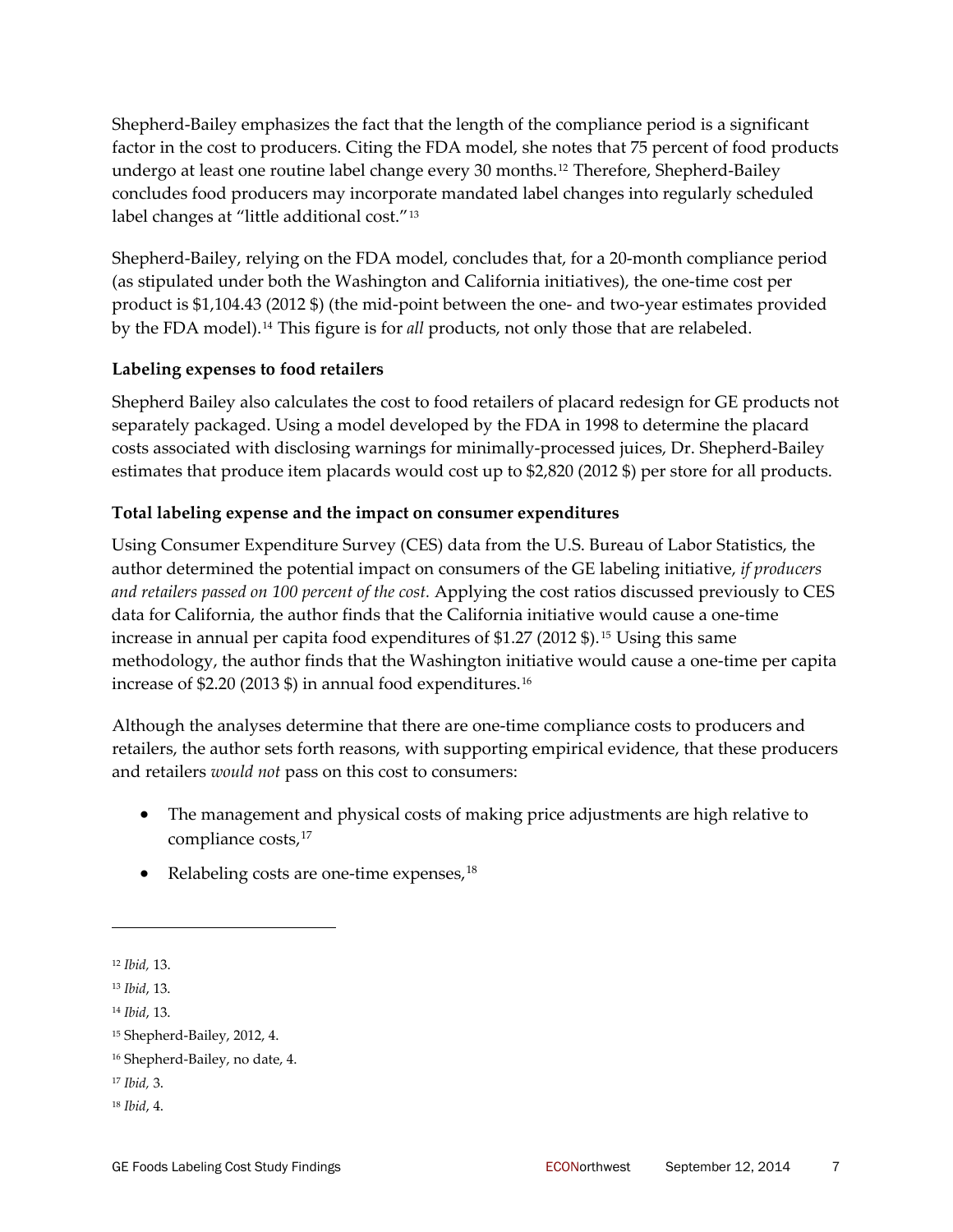• The competitive nature of the food industry is a deterrent for firms to increase prices above those of their competitors'.[19](#page-7-0)

Under these conditions, Dr. Shepherd‐Bailey concludes that the proposed initiatives would not have an impact on consumer prices.

• *Northbridge Environmental Management Consultants. 2013. "Washington State Initiative Measure No. 522: Overview of Estimated Costs to Consumers." Northbridge Environmental Management Consultants. September 16.*

This study summarizes estimates of the cost to consumers of implementing Washington's 2013 GE labeling initiative (I-522). The study speculates that the labeling initiative would cause producers to substitute organic or certified non‐GE ingredients for GE ingredients, to avoid labeling products. Therefore, it presumes that the cost of the initiative includes the cost of ingredient substitutions, in addition to the cost of recordkeeping (to ensure compliance with non‐GE ingredients).

The study does not consider the cost of labeling. It considers the cost of ingredient substitution and identity preservation, which are not labeling expenses. The cost of labeling may be embedded in the analysis of ingredient substitution and recordkeeping costs, but the authors do not report this.

Northbridge conducted a similar study in 2012 for California:

• *Northbridge Environmental Management Consultants. 2012. "The Genetically Engineered Foods Mandatory Labeling Initiative: Overview of Anticipated Impacts and Estimated Costs to Consumers." Northbridge Environmental Management Consultants. July 25.*

This study contains analysis specific to the potential costs of California's 2012 GE labeling ballot initiative to California consumers. Unlike the 2013 Washington study, which focused solely on the cost of scenarios related to ingredient substitution, this report also considers a scenario in which producers of products that contain GE ingredients comply by labeling them such. According to the study, "the direct cost of [the labeling] scenario is much lower than the substitution scenarios . . . the industry cost would range from \$300 million to \$800 million (2012 \$) statewide."[20](#page-7-1) The authors do not specify if this cost is for a single year or ongoing, nor do they provide any explanation of the methodology used.

<span id="page-7-0"></span><sup>19</sup> *Ibid*, 4.

<span id="page-7-1"></span><sup>20</sup> Northbridge Environmental Management Consultants, 2012, p. 47.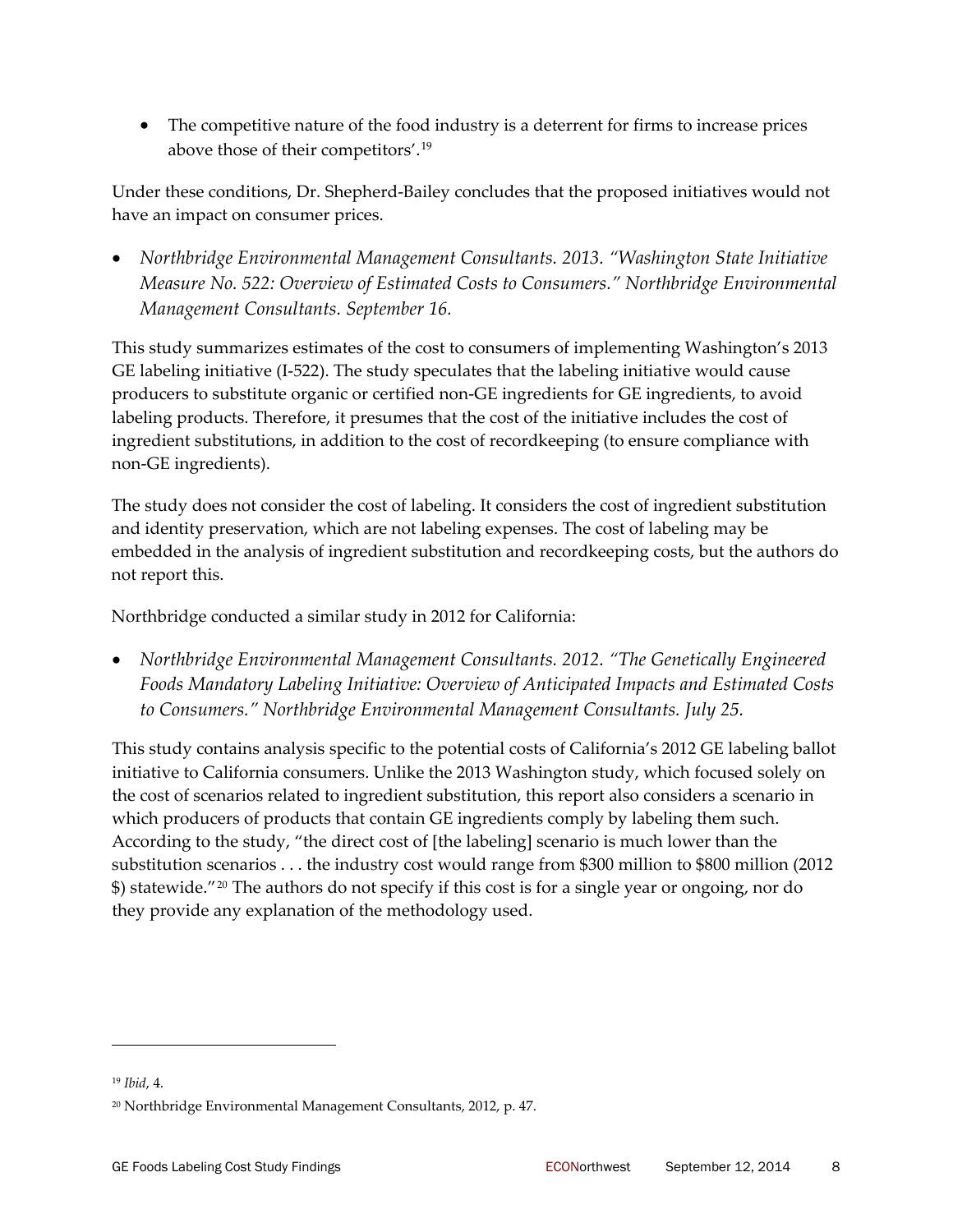<span id="page-8-4"></span>• *Federal Register. 1991. "Regulatory Impact Analysis of the Proposed Rules to Amend the Food Labeling Regulations." 56 FR 229. pp. 60856‐60878.*

This regulatory impact analysis by the FDA considers the costs and benefits of modifying nutritional food labeling regulations. Although not about GE labeling, the analysis does report costs directly related to relabeling.

The FDA used an earlier version of the labeling cost model described previously. The model considers the following cost segments: (1) administrative costs, (2) testing costs to determine nutrient content, (3) printing costs related to changing printing plates and other mechanism, and (4) inventory costs arising from the discard of products with outdated labels.<sup>[21](#page-8-0)</sup> The model does not consider reformulation costs, as "they depend on marketing decisions and are impossible to predict. Moreover, they do not result directly from these proposed rules."<sup>[22](#page-8-1)</sup>

The analysis interviewed food manufacturers to obtain the data inputs for the model. The FDA determined that the nutritional labeling initiative would impact 17,000 domestic food manufacturers and 257,000 labels. And, although the majority of costs would occur in the first year, the model considers costs over a 20‐year period and discounts recurring costs back to the present using a discount rate of five percent.[23](#page-8-2)

The total cost to food manufacturers would be \$600 million (1991 \$), with a sufficient compliance period. This estimate may include the costs associated with food service establishment menu reprinting costs. Under a short compliance period, the cost could climb as high as \$1.3 billion (1991 \$). The FDA reported that this equates to a labeling cost per product (in 1991 \$) of \$2,023 to \$5,058.[24](#page-8-3)

## 1.4 Other Literature Reviews

This section provides a review of papers that contain within them reviews of other research. These literature reviews cite estimates of labeling costs, but do not provide original analysis of labeling costs.

<span id="page-8-0"></span><sup>21</sup> Federal Register, 1991, 60856.

<span id="page-8-1"></span><sup>22</sup> *Ibid*, 60856.

<span id="page-8-2"></span><sup>23</sup> *Ibid,* 60856.

<span id="page-8-3"></span><sup>24</sup> *Ibid*, 60857.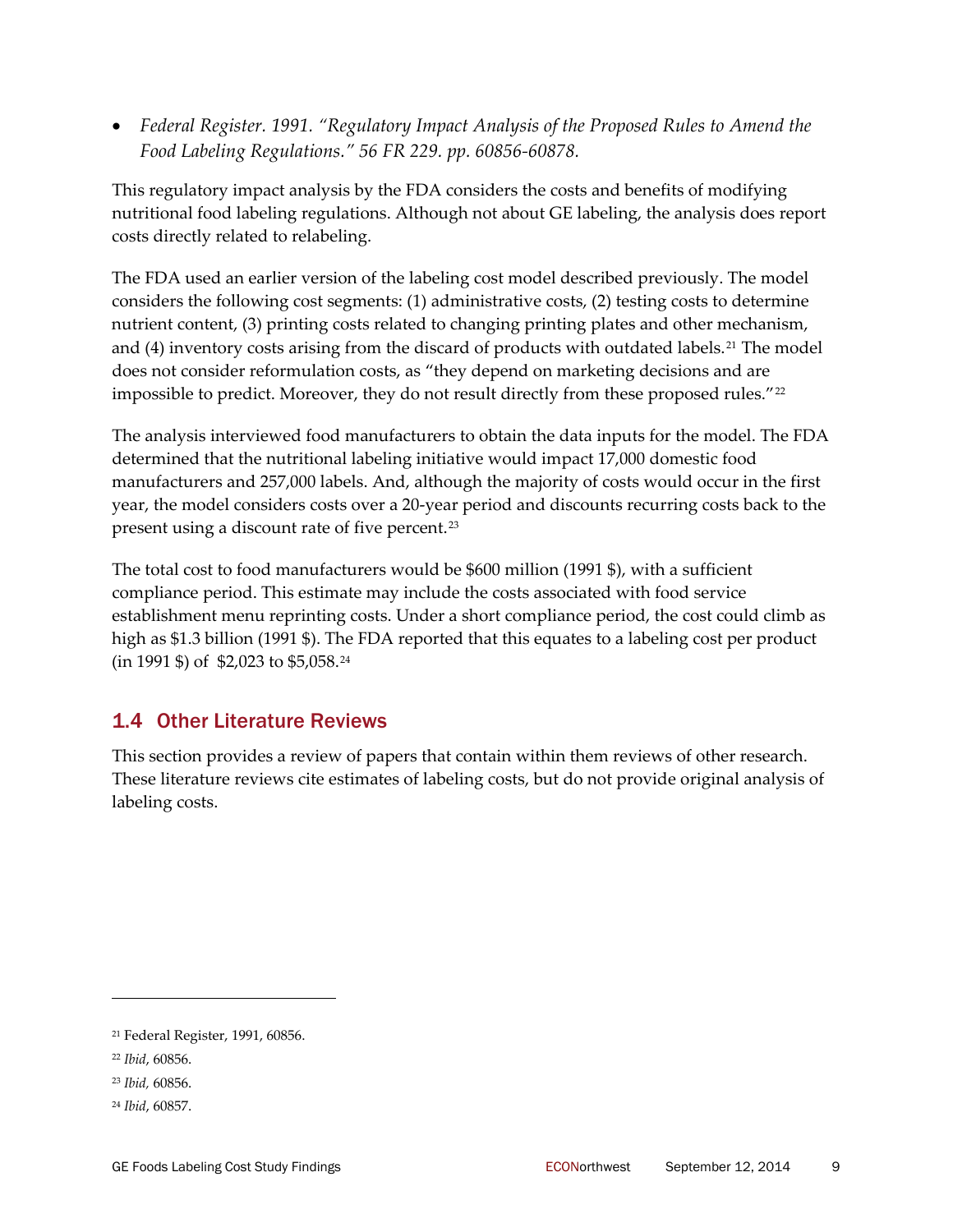• *Golan, E., Kuchler, F., and Mitchell, L. 2000. Economics of Food Labeling. Economic Research Service, U.S. Department of Agriculture. Agricultural Economic Report No. 793. December.*

This report provides a primer on the economics of food labeling. The authors begin with an explanation of the economic theory behind food labeling initiatives, and conclude with five case studies on the costs and benefits of labeling initiatives. Three of the studies are about cases in which the government has intervened in labeling; the other two cases are about proposed interventions.

The report focuses on a range of economic effects related to a government's decision to regulate food labeling, including both monetary and non‐monetary benefits and costs. The financial cost of relabeling is thus only one of many consideration discussed in the report.

The authors discuss the cost of labeling incurred by firms in the context of a proposed amendment to nutrition labeling regulations, which this report describes (see page [9\)](#page-8-4).<sup>[25](#page-9-0)</sup> They simply report on the conclusions described in this source and do not provide any new analysis.

• *Gruere, G. and Rao, S. 2007. "A Review of International Labeling Policies of Genetically Modified Food to Evaluate India's Proposed Rule." AgBioForum, 10(1), pp. 51‐64.* 

This study evaluates India's then‐proposed GE mandatory labeling rules. The authors rely on a review of GE international labeling policies and international agreements, noting that most of the usable evidence derives from developed countries. The study cites a range of per capita labeling costs, relying on the same studies as Jaeger (2002), which we discuss below.

• *Jaeger, W. 2002. "Economic Issues and Oregon Ballot Measure 27: Labeling of Genetically Modified Foods." Oregon State University Extension Service EM 8817. October.*

An Oregon State University economist prepared this working paper describing economic issues related to Oregon's 2002 Ballot Measure 27, which would have required GE food labeling if passed by voters. This report is essentially a literature review of labeling cost studies that estimate the cost of labeling in other countries. Jaeger reviews cost estimates for four countries, each from a different study: the U.K., Australia, New Zealand, and Canada. Jaeger cites cost estimates for all four countries; however, he does not delve into the analyses by KPMG for Australia, New Zealand, and Canada, which are less detailed and, in the case of Canada, based on "more limited information."[26](#page-9-1)

<span id="page-9-0"></span><sup>25</sup> *Federal Register*, 1991, "Regulatory Impact Analysis of the Proposed Rules to Amend the Food Labeling Regulations," 56 FR 229, pp. 60856‐60878.

<span id="page-9-1"></span><sup>26</sup> Jaeger, 2002, 2.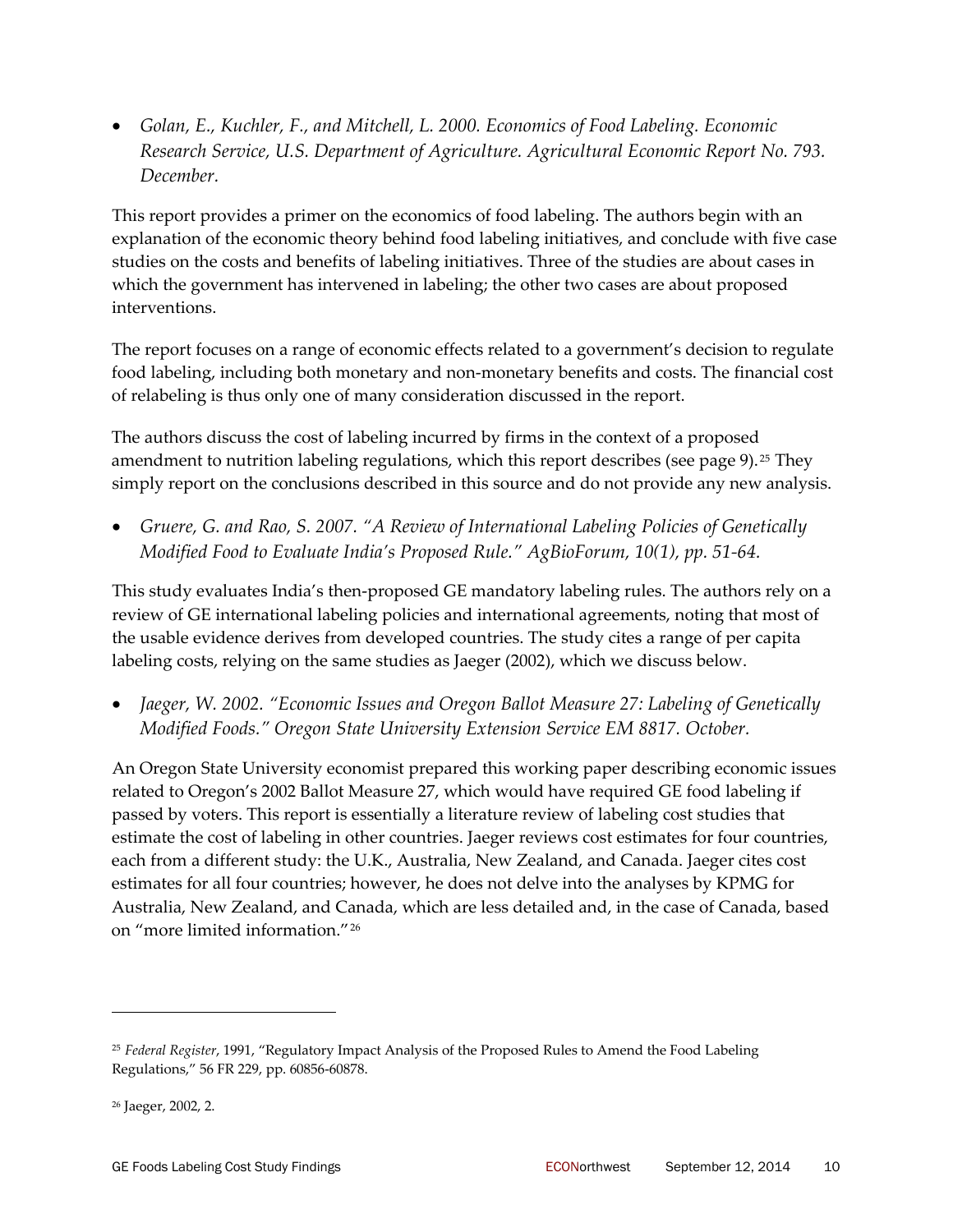Jaeger states that, "the most detailed estimates come from the consulting firm National Economic Research Associates (NERA)."<sup>[27](#page-10-0)</sup> NERA considered the impact of five different GE labeling initiative scenarios on consumer expenditures over a 20‐year period, operating under the assumption that producers would pass 100 percent of the cost on to consumers. Scenario C most closely approximates the current Oregon initiative, Ballot Measure 92; the scenario assumes mandatory labeling of all foods containing GE materials.

The NERA study considers both the "compliance cost" to firms, defined as the "costs of food production and distribution,"[28](#page-10-1) in addition to the government cost of monitoring and enforcement. As our review is concerned solely with the cost of labeling to firms, our review reports solely on the compliance cost segment.

Under Scenario C, the annualized average compliance cost would be \$105 million (2002 \$) over the 20-year analysis period. This equates to  $$1.76$  (2002 \$) per person. <sup>[29](#page-10-2)</sup> Although NERA's definition of compliance cost is broader than the labeling cost alone, "the evidence suggests that mandatory [GE food] labeling need not be highly costly."[30](#page-10-3)

• *Washington Research Council. "Initiative 522: Costly, Flawed and Ill‐Conceived." Washington Research Council Special Report. September 2013.*

This special report of the Washington Research Council presents arguments against Washington's 2013 GE labeling ballot initiative. Cost impacts addressed in the report include consumer food costs, regulation and monitoring costs, the cost of lawsuits brought under the proposed law, and impacts on research and development. The authors do provide a qualitative discussion of the potential impact on consumers. The only quantitative data reported comes from the Northbridge Environmental Management Consultants (2013) report described previously. Similar to the Northbridge study, this report does not separately report labeling costs.

## 1.5 Other Reviewed Resources

ECONorthwest read research and other documents that discuss genetic modification and associated economic effects, but that provided no quantitative estimates of labeling costs. We were provided these resources by the client or uncovered them during the research process. For purposes of completeness, we conclude our report with summaries of these documents.

<span id="page-10-0"></span><sup>27</sup> *Ibid*, 1.

<span id="page-10-1"></span><sup>&</sup>lt;sup>28</sup> It is not clear from Jaeger's study precisely what food production and distribution cost segments comprise "compliance cost"

<span id="page-10-2"></span><sup>29</sup> *Ibid,* 2.

<span id="page-10-3"></span><sup>30</sup> *Ibid,* 5.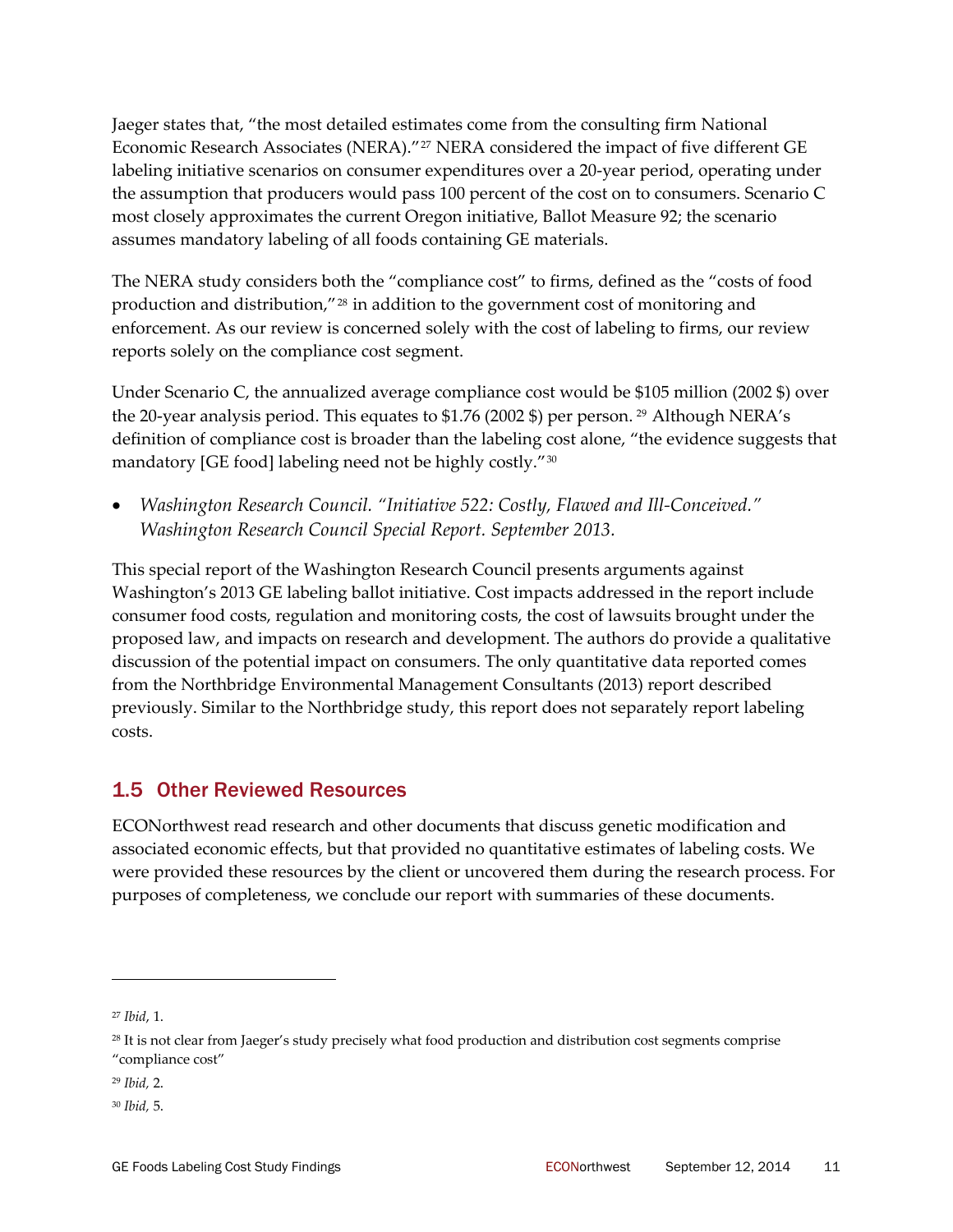• *Anderson, K., Nielsen, C., Robinson, S., and Thierfelder, K. 2001. "Estimating the Global Economic Effects of GMOs." In Agricultural Biotechnology: Markets and Policies in an International Setting. Pardey, P., ed. International Food Policy Research Institute, Washington, D.C.* 

This report presents findings from the authors' related studies of the impacts of GE crop adoption. Specifically, the underlying studies each implement a global macroeconomic model to quantify the effects of widespread adoption of GE crops in selected countries and to understand how different assumptions about consumer preferences and policy responses might affect these impacts. The study does not directly quantify labeling costs.

• *Brookes, G., and Barfoot, P. 2014. "GM Crops: global socio‐economic and environmental impacts 1996‐2012." PG Economics, Ltd. Dorchester, UK. May.*

*Brookes, G., and Barfoot, P. 2006. "Global Impact of Biotech Crops: Socio‐Economic and Environmental Effects in the First Ten Years of Commercial Use." AgBioForum, 9(3), pp. 139‐151.* 

The studies by Brookes and Barfoot present estimates of aggregate global economic effects attributable to GE crop production. The 2006 study evaluates the costs and benefits accrued between 1996, the first commercial introduction of a GE crop, and 2006; the 2012 study provides an update that incorporates more recent data. The authors do not directly address the costs or benefits of labeling.

• *Food & Water Watch. 2012. "How Much Will Labeling Genetically Engineered Foods Really Cost?" Food & Water Watch Fact Sheet, September.*

This fact sheet summarizes and rebuts common claims about the negative consequences of GE labeling, citing a number of studies that we discuss separately in this report. Claims addressed include the impact of labeling on food costs, government expenditures, burden on retailers, the appropriateness of state‐level labeling mandates, and food safety. The authors do not separately discuss the direct costs of product labeling.

• *Food Standards Australia New Zealand, 2003. "Report on the Review of Labeling of Genetically Modified Foods." Food Standards Australia New Zealand. December.*

Food Standards Australia New Zealand (FSANZ) published a 2003 review of labeling requirements for genetically modified foods implemented by Australia and New Zealand in December 2001. The review covers a range of topics, including consumer attitudes and labeling policy. The report addresses industry costs generally, but does not separately discuss labeling costs. The Appendix to the report notes concerns about labeling and packaging costs submitted as part of comments submitted by stakeholders, but the submitted comments do not quantify direct labeling costs.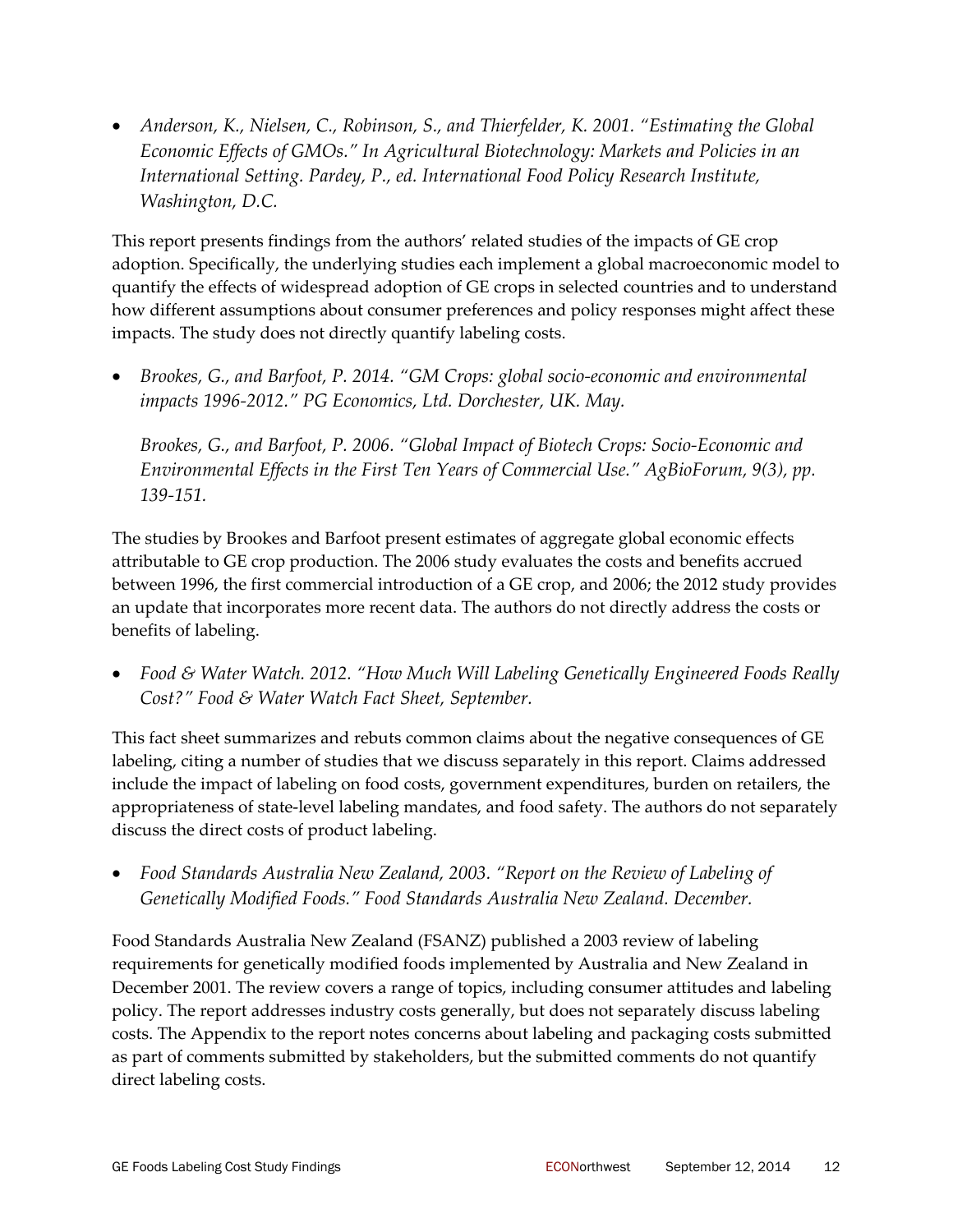• *Gruere, G., Bouet, A., Mevel, S. 2007. "Genetically Modified Food and International Trade: The Case of India, Bangladesh, Indonesia, and the Philippines." Discussion Paper 00740, International Food Policy Research Institute. December.*

This study simulates the impacts of introducing GE field crops (corn, cotton, rice, soybeans, and wheat) in selected countries using a global macroeconomic model. The study does not directly address the costs of GE labeling.

• *Jones, S., Bramley‐Harker, E., Aslam, S., Young, J., Spackman, M., and Dodgson, J. 2001. "Economic Appraisal of Options for Extension of Legislation on GM Labelling: A Final Report for the Food Standards Agency." National Economic Research Associates, London. May.*

The authors of this study evaluate the costs and benefits to the United Kingdom of labeling alternatives relative to the then‐prevailing EU GE labeling regime. The authors address the costs and benefits of GE labeling generally, consumer perceptions of GE products, and the distribution of impacts across households and small business. The study does not present quantitative estimates of the incremental costs attributable to moving to a mandatory GE labeling regime from a *status quo* where labeling is not required, or the reverse.

• *Jones, K., Somwaru, A., and Whitaker, J. "Country of Origin Labeling: Evaluating the Impacts on U.S. and World Markets." Agricultural and Resource Economics Review, 38(3), pp. 397‐405. December 2009.*

This study presents findings from a simulation, based on a global macroeconomic model of the 2008 United States Country of Origin Labeling (COOL) law. Although the study includes estimates of increases in operating costs attributable to COOL, derived from the US Department of Agriculture's Agricultural Marketing Service, the study does not separately identify the direct costs of developing and applying new labels.

• *Marsh, T., Nester, E., Beary, J., Pendell, D., Poovaiah, B., and Unlu, G. "White Paper on Washington State Initiative 522 (I‐522): Labeling of Foods Containing Genetically Modified Ingredients." Washington State Academy of Sciences. October 2013.*

In anticipation of Washington's GE labeling initiative (I‐522), the leadership of certain committees in the Washington State Legislature asked the Washington State Academy of Sciences to prepare a white paper that addresses issues related to GE labeling. The paper addresses the relative nutritional value of GE and non‐GE ingredients, the relative safety of GE and non‐GE ingredients, impacts of labeling on policy and trade, and compliance monitoring and enforcement. The authors do not present any quantitative evidence on the magnitude of likely increase in food prices or the cost of relabeling products to comply with I‐522.